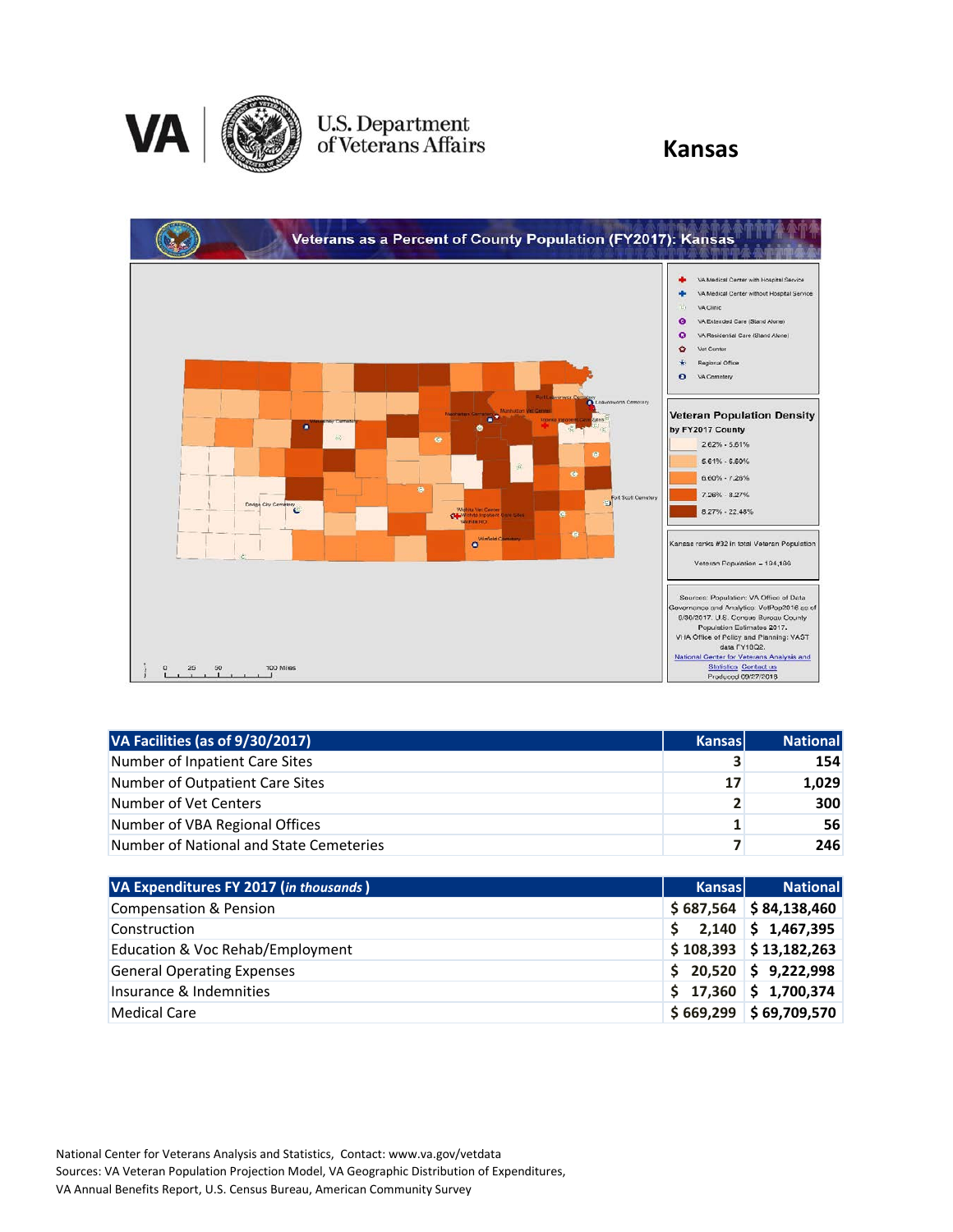

## U.S. Department<br>of Veterans Affairs

#### **Kansas**

| Veteran Population (as of 9/30/2017)           | <b>Kansas</b> | <b>National</b> |
|------------------------------------------------|---------------|-----------------|
| Number of Veterans                             | 194,186       | 19,998,799      |
| Percent of Adult Population that are Veterans  | 9.22%         | 6.60%           |
| Number of Women Veterans                       | 17,972        | 1,882,848       |
| Percent of Women Veterans                      | 9.26%         | 9.41%           |
| Number of Military Retirees                    | 22,270        | 2,156,647       |
| Percent of Veterans that are Military Retirees | 11.47%        | 10.78%          |
| Number of Veterans Age 65 and Over             | 88,625        | 9,410,179       |
| Percent of Veterans Age 65 and Over            | 45.64%        | 47.05%          |







0% 10% 20% 30% 40%

| VA Healthcare and Benefits (as of 9/30/2017)         | <b>Kansas</b> | <b>National</b> |
|------------------------------------------------------|---------------|-----------------|
| Number of Veterans Receiving Disability Compensation | 39,020        | 4,552,819       |
| Number of Veterans Receiving Pension                 | 2,336         | 276,570         |
| Number of Dependency & Indemnity Comp Beneficiaries  | 3,574         | 411,390         |
| <b>Number of Education Beneficiaries</b>             | 12,040        | 987,577         |
| Number of Enrollees in VA Healthcare System          | 87,474        | 9,116,200       |
| Number of Unique Patients Treated                    | 59,271        | 6,035,183       |